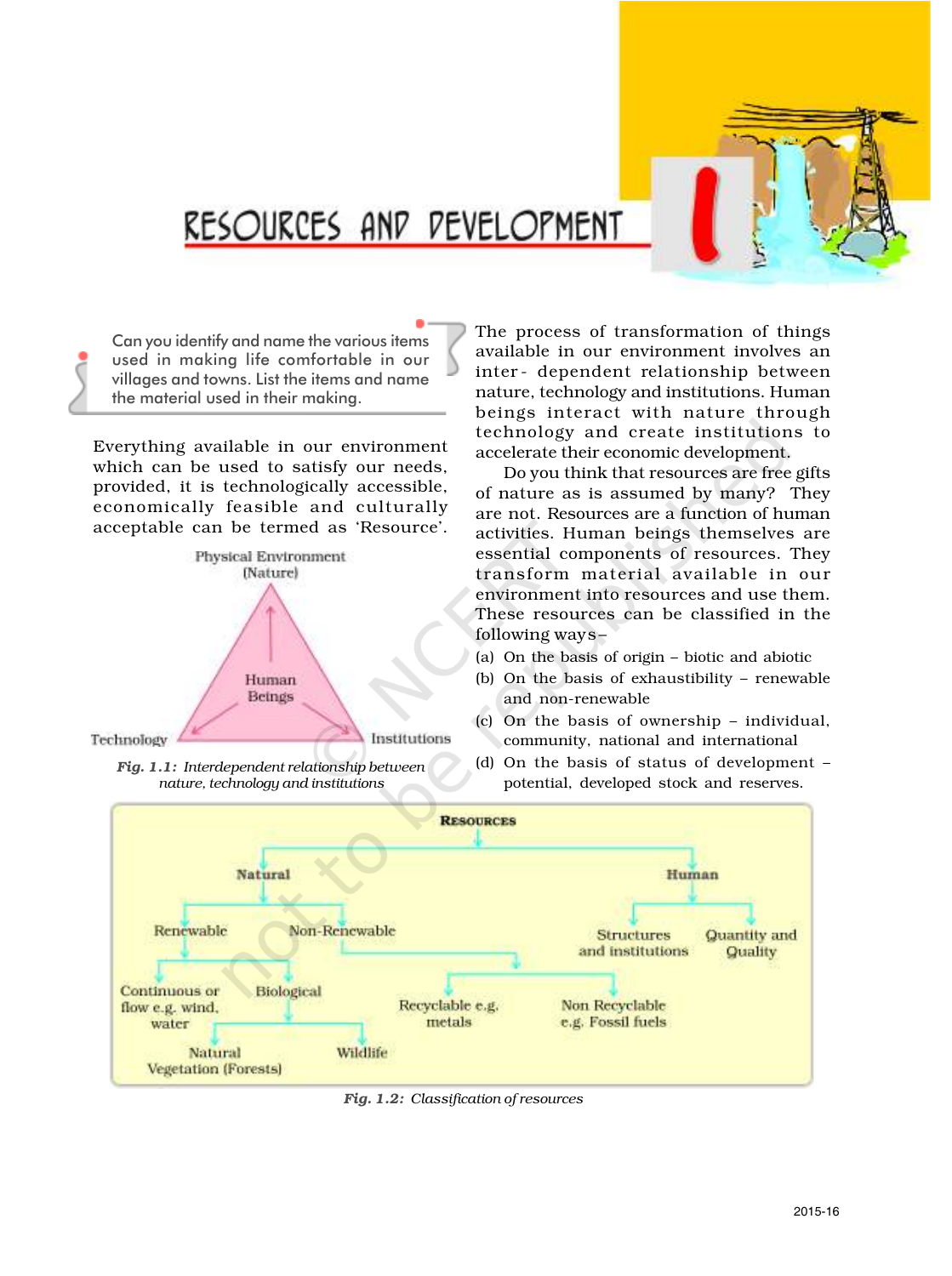#### **Activity**

Identify at least two resources from each category.

TYPES OF RESOURCES

On the Basis of Origin

*Biotic Resources:* These are obtained from biosphere and have life such as human beings, flora and fauna, fisheries, livestock etc.

*Abiotic Resources:* All those things which are composed of non-living things are called abiotic resources. For example, rocks and metals.

## On the Basis of Exhaustibility

*Renewable Resources:* The resources which can be renewed or reproduced by physical, chemical or mechanical processes are known as renewable or replenishable resources. For example, solar and wind energy, water, forests and wildlife, etc. The renewable resource may further be divided into continuous or flow (Fig.1.2).

*Non-Renewable Resources:* These occur over a very long geological time. Minerals and fossil fuels are examples of such resources. These resources take millions of years in their formation. Some of the resources like metals are recyclable and some like fossil fuels cannot be recycled and get exhausted with their use.

#### On the Basis of Ownership

*Individual Resources:* These are also owned privately by individuals. Many farmers own land which is allotted to them by government against the payment of revenue. In villages there are people with land ownership but there are many who are landless. Urban people own plots, houses and other property. Plantation, pasture lands, ponds, water in wells etc. are some of the examples of resources ownership by individuals. Make a list of resources owned by your household.

*Community Owned Resources:* There are resources which are accessible to all the members of the community. Village commons (grazing grounds, burial grounds, village ponds, etc.) public parks, picnic spots,



CONTEMPORARY INDIA - II

playgrounds in urban areas are de facto accessible to all the people living there.

*National Resources:* Technically, all the resources belong to the nation. The country has legal powers to acquire even private property for public good. You might have seen roads, canals, railways being constructed on fields owned by some individuals. Urban Development Authorities get empowered by the government to acquire land. All the minerals, water resources, forests, wildlife, land within the political boundaries and oceanic area upto 12 nautical miles (22.2 km) from the coast termed as territorial water and resources therein belong to the nation.

*International Resources:* There are international institutions which regulate some resources. The oceanic resources beyond 200 nautical miles of the *Exclusive Economic Zone* belong to open ocean and no individual country can utilise these without the concurrence of international institutions.

# Do you know?

Do you know that India has got the right to mine manganese nodules from the bed of the Indian Ocean from that area which lies beyond the exclusive economic zone. Identify some other resources which are international in nature.

#### On the Basis of the Status of Development

*Potential Resources:* Resources which are found in a region, but have not been utilised. For example, the western parts of India particularly Rajasthan and Gujarat have enormous potential for the development of wind and solar energy, but so far these have not been developed properly.

*Developed Resources:* Resources which are surveyed and their quality and quantity have been determined for utilisation. The development of resources depends on technology and level of their feasibility.

*Stock:* Materials in the environment which have the potential to satisfy human needs but human beings do not have the appropriate technology to access these, are included among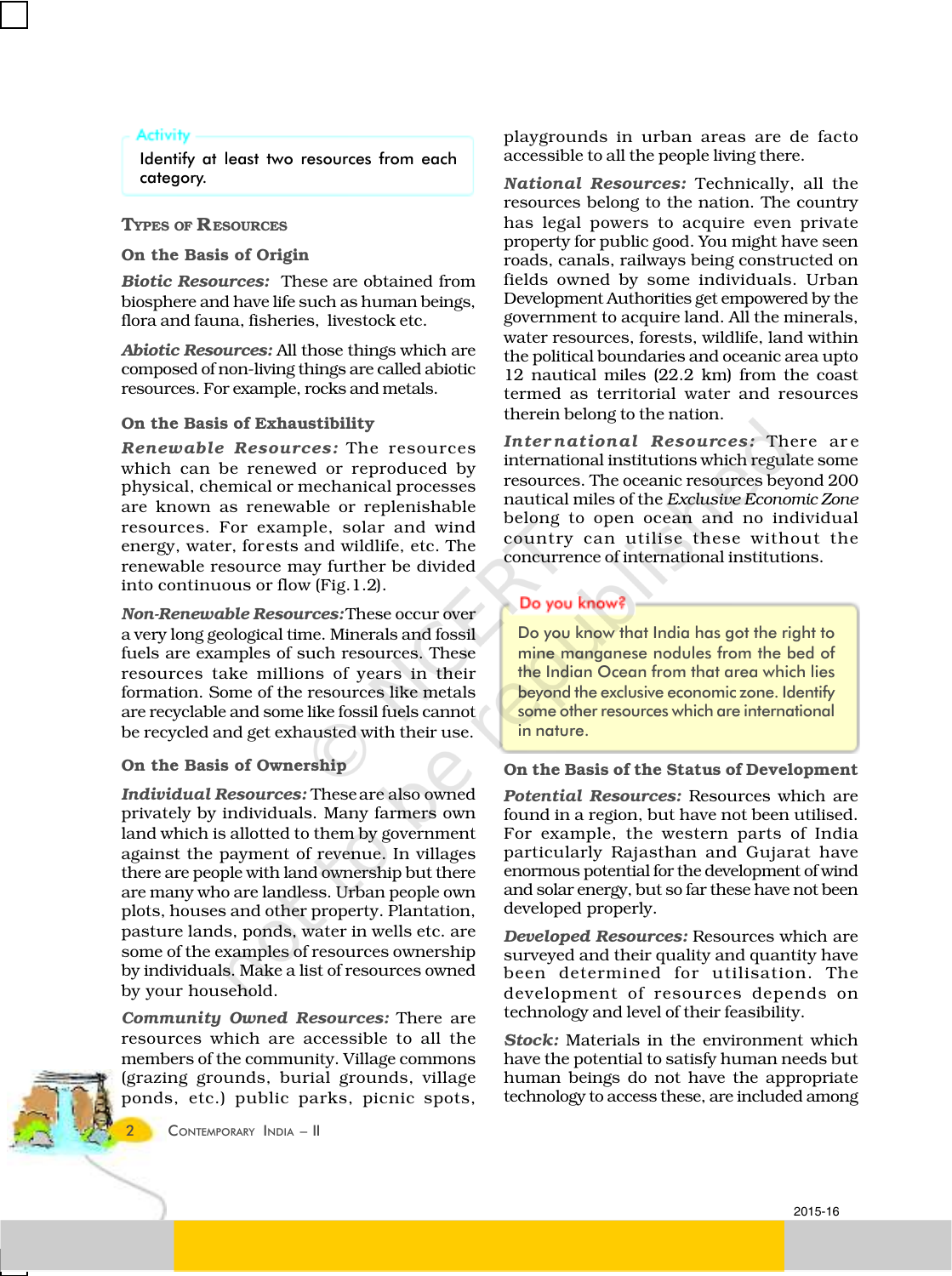stock. For example, water is a compound of two inflammable gases; hydrogen and oxygen, which can be used as a rich source of energy. But we do not have the required technical 'know-how' to use them for this purpose. Hence, it can be considered as stock.

Reserves are the subset of the stock, which can be put into use with the help of existing technical 'know-how' but their use has not been started. These can be used for meeting future requirements. River water can be used for generating hydroelectric power but presently, it is being utilised only to a limited extent. Thus, the water in the dams, forests etc. is a reserve which can be used in the future.

#### Activity

Prepare a list of stock and reserve, resources that you are familiar with from your local area.

#### DEVELOPMENT OF RESOURCES

Resources are vital for human survival as well as for maintaining the quality of life. It was believed that resources are free gifts of nature. As a result, human beings used them indiscriminately and this has led to the following major problems.

- Depletion of resources for satisfying the greed of few individuals.
- Accumulation of resources in few hands, which, in turn, divided the society into two segments i.e. haves and have nots or rich and poor.
- Indiscriminate exploitation of resources has led to global ecological crises such as, global warming, ozone layer depletion, environmental pollution and land degradation.

#### Activity

- **1.** Imagine, if the oil supply gets exhausted one day, how would this affect our life style?
- **2.** Plan a survey in your colony/village to investigate people's attitude towards recycling of the domestic/agricultural wastes. Ask questions about :
	- (a) What do they think about resources they use?
	- (b) What is their opinion about the wastes, and its utilisation?
	- (c) Collage your results.

An equitable distribution of resources has become essential for a sustained quality of life and global peace. If the present trend of resource depletion by a few individuals and countries continues, the future of our planet is in danger.

Therefore, resource planning is essential for sustainable existence of all forms of life. Sustainable existence is a component of sustainable development.

#### **Sustainable development**

Sustainable economic development means 'development should take place without damaging the environment, and development in the present should not compromise with the needs of the future generations.'

# **Rio de Janeiro Earth Summit, 1992**

In June 1992, more than 100 heads of states met in Rio de Janeiro in Brazil, for the first International Earth Summit. The Summit was convened for addressing urgent problems of environmental protection and socioeconomic development at the global level. The assembled leaders signed the Declaration on Global Climatic Change and Biological Diversity. The Rio Convention endorsed the global Forest Principles and adopted *Agenda 21* for achieving Sustainable Development in the 21<sup>st</sup> century.

#### **Agenda 21**

It is the declaration signed by world leaders in 1992 at the United Nations Conference on Environment and Development (UNCED), which took place at Rio de Janeiro, Brazil. It aims at achieving global sustainable development. It is an agenda to combat environmental damage, poverty, disease through global co-operation on common interests, mutual needs and shared responsibilities. One major objective of the Agenda 21 is that every local government should draw its own local Agenda 21.

## RESOURCE PLANNING

Planning is the widely accepted strategy for judicious use of resources. It has importance

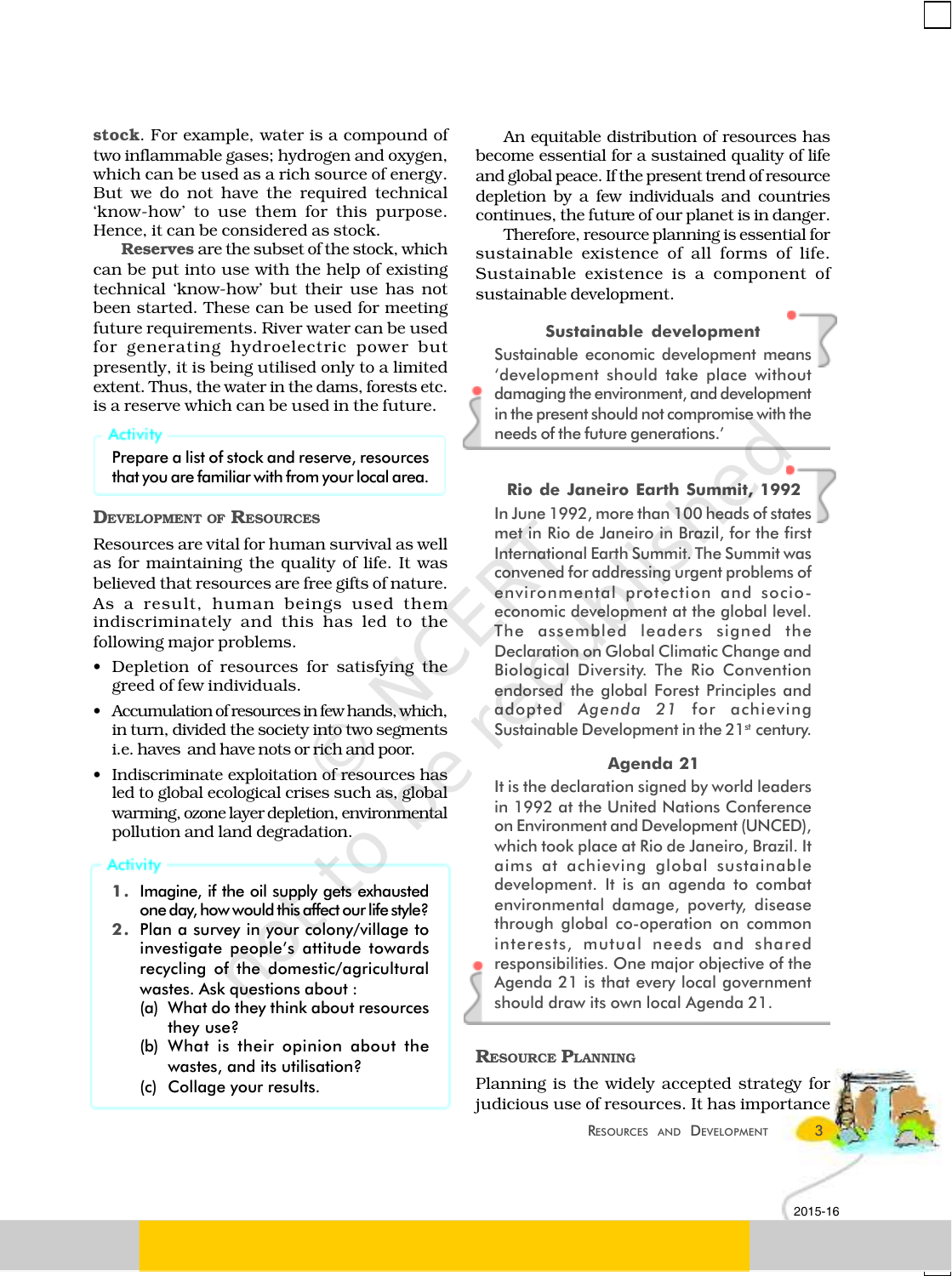in a country like India, which has enormous diversity in the availability of resources. There are regions which are rich in certain types of resources but are deficient in some other resources. There are some regions which can be considered self sufficient in terms of the availability of resources and there are some regions which have acute shortage of some vital resources. For example, the states of Jharkhand, Chhattisgarh and Madhya Pradesh are rich in minerals and coal deposits. Arunachal Pradesh has abundance of water resources but lacks in infrastructural development. The state of Rajasthan is very well endowed with solar and wind energy but lacks in water resources. The cold desert of Ladakh is relatively isolated from the rest of the country. It has very rich cultural heritage but it is deficient in water, infrastructure and some vital minerals. This calls for balanced resource planning at the national, state, regional and local levels.

#### **Activity**

Prepare a list of resources found in your state and also identify the resources that are important but deficit in your state.

## Resource Planning in India

Resource planning is a complex process which involves : (i) identification and inventory of resources across the regions of the country. This involves surveying, mapping and qualitative and quantitative estimation and measurement of the resources. (ii) Evolving a planning structure endowed with appropriate technology, skill and institutional set up for implementing resource development plans. (iii) Matching the resource development plans with overall national development plans.

India has made concerted efforts for achieving the goals of resource planning right from the First Five Year Plan launched after Independence.

#### Find out -

What resources are being developed in your surroundings by the community/village panchayats/ward level communities with the help of community participation?



CONTEMPORARY INDIA - II

The availability of resources is a necessary condition for the development of any region, but mere availability of resources in the absence of corresponding changes in technology and institutions may hinder development. There are many regions in our country that are rich in resources but these are included in economically backward regions. On the contrary there are some regions which have a poor resource base but they are economically developed.

*Can you name some resource rich but economically backward regions and some resource poor but economically developed regions? Give reasons for such a situation.*

The history of colonisation reveals that rich resources in colonies were the main attractions for the foreign invaders. It was primarily the higher level of technological development of the colonising countries that helped them to exploit resources of other regions and establish their supremacy over the colonies. Therefore, resources can contribute to development only when they are accompanied by appropriate technological development and institutional changes. India has experienced all this in different phases of colonisation. Therefore, in India, development, in general, and resource development in particular does not only involve the availability of resources, but also the technology, quality of human resources and the historical experiences of the people.

*Conservation of Resources:* Resources are vital for any developmental activity. But irrational consumption and over-utilisation of resources may lead to socio-economic and environmental problems. To overcome these problems, resource conservation at various levels is important. This had been the main concern of the leaders and thinkers in the past. For example, Gandhiji was very apt in voicing his concern about resource conservation in these words: "There is enough for everybody's need and not for any body's greed." He placed the greedy and selfish individuals and exploitative nature of modern technology as the root cause for resource depletion at the global level. He was against mass production and wanted to replace it with the production by the masses.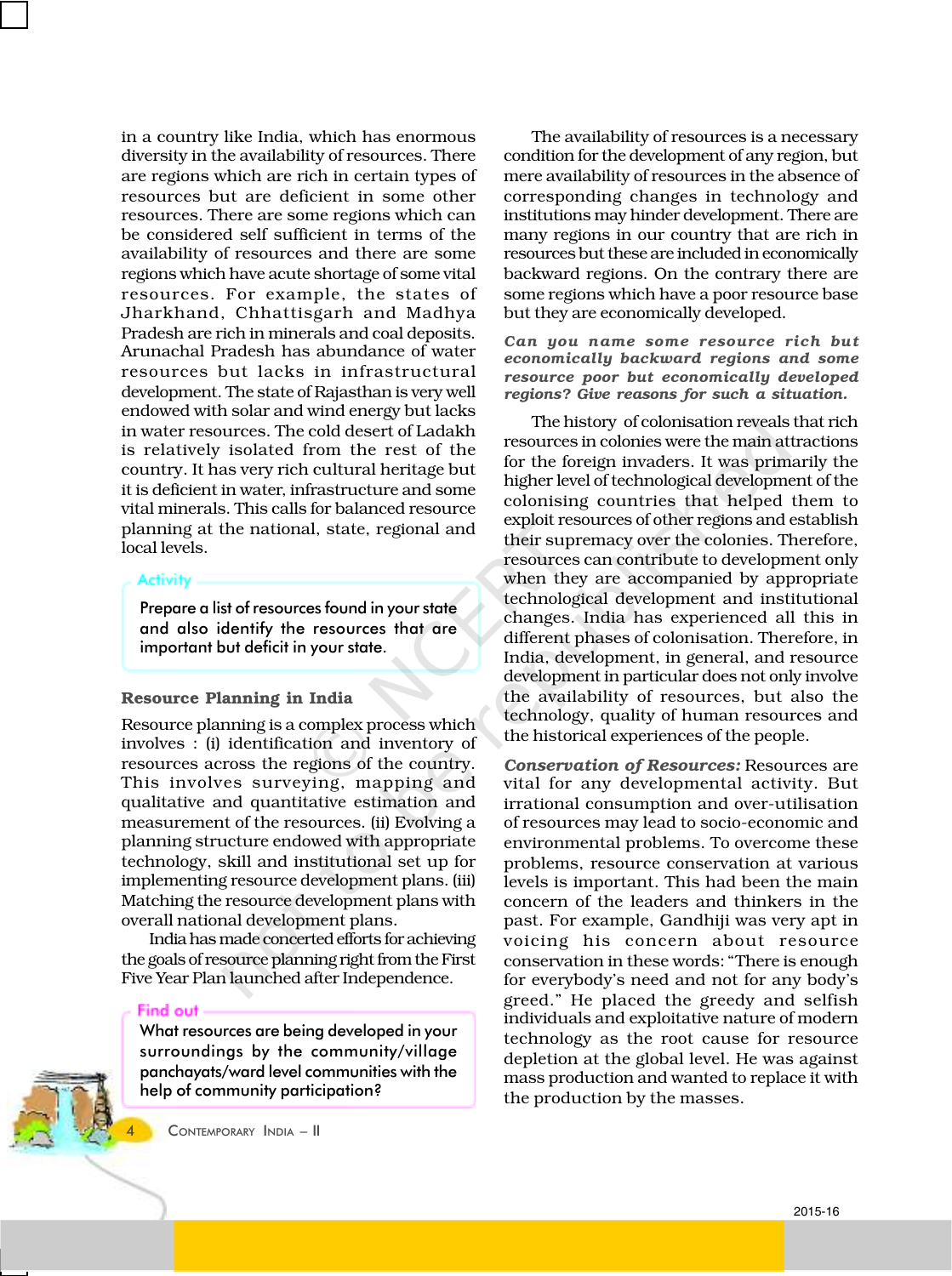At the international level, the Club of Rome advocated resource conservation for the first time in a more systematic way in 1968. Subsequently, in 1974, Gandhian philosophy was once again presented by Schumacher in his book **Small is Beautiful**. The seminal contribution with respect to resource conservation at the global level was made by the Brundtland Commission Report, 1987. This report introduced the concept of 'Sustainable Development' and advocated it as a means for resource conservation, which was subsequently published in a book entitled **Our Common Future**. Another significant contribution was made at the Earth Summit at Rio de Janeiro, Brazil in 1992.

# LAND RESOURCES

We live on land, we perform our economic activities on land and we use it in different ways. Thus, land is a natural resource of utmost importance. It supports natural vegetation, wild life, human life, economic activities, transport and communication systems. However, land is an asset of a finite magnitude, therefore, it is important to use the available land for various purposes with careful planning.

India has land under a variety of relief features, namely; mountains, plateaus, plains and islands. About 43 per cent of the land area is plain, which provides facilities for agriculture and industry. Mountains account for 30 per cent of the total surface area of the country and ensure perennial flow of some rivers, provide facilities for tourism and ecological aspects. About 27 per cent of the area of the country is the plateau region. It possesses rich reserves of minerals, fossil fuels and forests.



*Fig 1.3: India : Land under important Relief Features*

## LAND UTILISATION

Land resources are used for the following purposes:

## 1. Forests

- 2. Land not available for cultivation
	- (a) Barren and waste land
	- (b) Land put to non-agricultural uses, e.g. buildings, roads, factories, etc.
- 3. Other uncultivated land (excluding fallow land)
	- (a) Permanent pastures and grazing land,
	- (b) Land under miscellaneous tree crops groves (not included in net sown area),
	- (c) Cultruable waste land (left uncultivated for more than 5 agricultural years).
- 4. Fallow lands
	- (a) Current fallow-(left without cultivation for one or less than one agricultural year),
	- (b) Other than current fallow-(left uncultivated for the past 1 to 5 agricultural years).
- 5. Net sown area

Area sown more than once in an agricultural year plus net sown area is known as *gross cropped area*.

#### LAND USE PATTERN IN INDIA

The use of land is determined both by physical factors such as topography, climate, soil types as well as human factors such as population density, technological capability and culture and traditions etc.

Total geographical area of India is 3.28 million sq km. Land use data, however, is available only for 93 per cent of the total geographical area because the land use reporting for most of the north-east states except Assam has not been done fully. Moreover, some areas of Jammu and Kashmir occupied by Pakistan and China have also not been surveyed.

#### **Activity**

Try to do a comparison between the two pie charts (Fig. 1.4 ) given for land use and find out why the net sown area and the land under forests have changed from 1960-61 to 2008-09 very marginally.

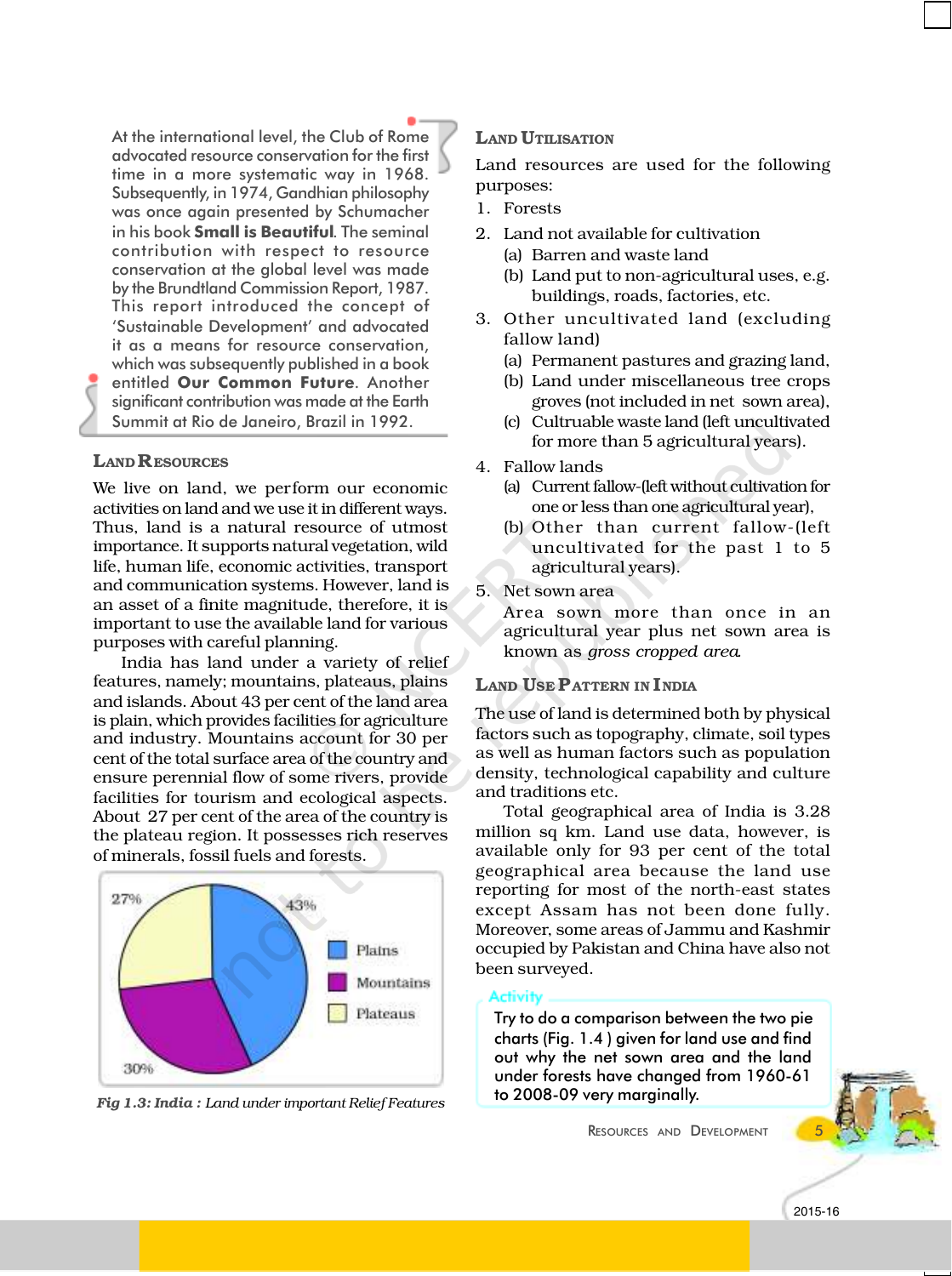

*Source : Directorate of Economics and Statistics, Ministry of Agriculture, 2008-09*

*Fig. 1.4*

The land under permanent pasture has also decreased. How are we able to feed our huge cattle population on this pasture land and what are the consequences of it? Most of the other than the current fallow lands are either of poor quality or the cost of cultivation of such land is very high. Hence, these lands are cultivated once or twice in about two to three years and if these are included in the net sown area then the percentage of NSA in India comes to about 54 per cent of the total reporting area.

The pattern of net sown area varies greatly from one state to another. It is over 80 per cent of the total area in Punjab and Haryana and less than 10 per cent in Arunachal Pradesh, Mizoram, Manipur and Andaman Nicobar Islands.

Find out reasons for the low proportion of net sown area in these states.

Forest area in the country is far lower than the desired 33 per cent of geographical area, as it was outlined in the National Forest



6 CONTEMPORARY INDIA – II

Policy (1952). It was considered essential for maintenance of the ecological balance. The livelihood of millions of people who live on the fringes of these forests depends upon it. A part of the land is termed as waste land and land put to other non-agricultural uses. Waste land includes rocky, arid and desert areas and land put to other non-agricultural uses includes settlements, roads, railways, industry etc. Continuous use of land over a long period of time without taking appropriate measures to conserve and manage it, has resulted in land degradation. This, in turn, has serious repercussions on society and the environment.

# LAND DEGRADATION AND CONSERVATION **MEASURES**

We have shared our land with the past generations and will have to do so with the future generations too. Ninety-five per cent of our basic needs for food, shelter and clothing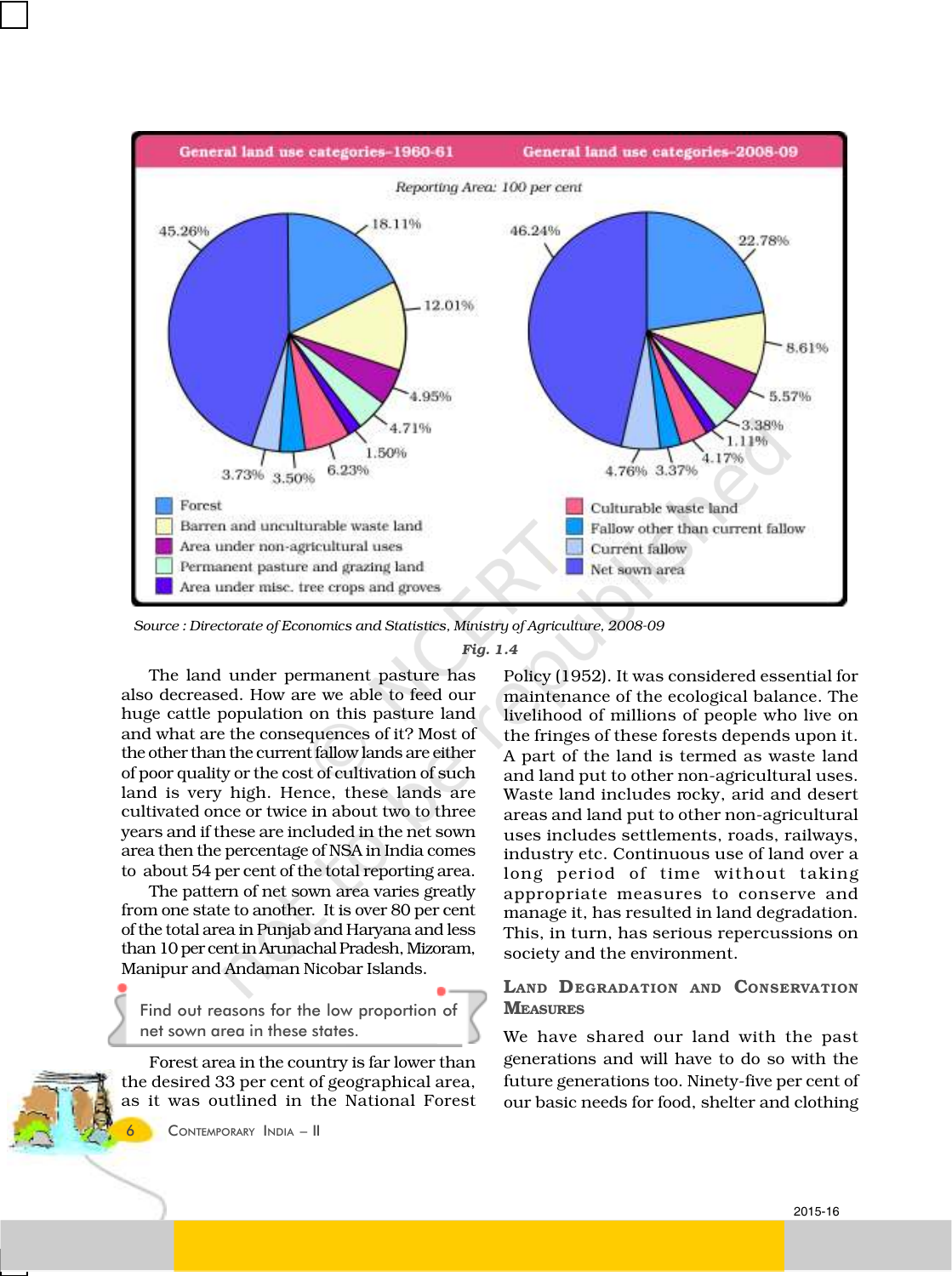are obtained from land. Human activities have not only brought about degradation of land but have also aggravated the pace of natural forces to cause damage to land.

At present, there are about 130 million hectares of degraded land in India. Approximately, 28 per cent of it belongs to the category of forest degraded area, 56 per cent of it is water eroded area and the rest is affected by saline and alkaline deposits. Some human activities such as deforestation, over grazing, mining and quarrying too have contributed significantly in land degradation.



*Fig. 1.5*

Mining sites are abandoned after excavation work is complete leaving deep scars and traces of over-burdening. In states like Jharkhand, Chhattisgarh, Madhya Pradesh and Odisha deforestation due to mining have caused severe land degradation. In states like Gujarat, Rajasthan, Madhya Pradesh and Maharashtra overgrazing is one of the main reasons for land degradation. In the states of Punjab, Haryana, western Uttar Pradesh, over irrigation is responsible for land degradation due to water logging leading to increase in salinity and *Fig. 1.6: Soil Profile*

alkalinity in the soil. The mineral processing like grinding of limestone for cement industry and calcite and soapstone for ceramic industry generate huge quantity of dust in the atmosphere. It retards the process of infiltration of water into the soil after it settles down on the land. In recent years, industrial effluents as waste have become a major source of land and water pollution in many parts of the country.

There are many ways to solve the problems of land degradation. Afforestation and proper management of grazing can help to some extent. Planting of shelter belts of plants, control on over grazing, stabilisation of sand dunes by growing thorny bushes are some of the methods to check land degradation. Proper management of waste lands, control of mining activities, proper discharge and disposal of industrial effluents and wastes after treatment can reduce land and water degradation in industrial and suburban areas.

## SOIL AS A RESOURCE

Soil is the most important renewable natural resource. It is the medium of plant growth and supports different types of living organisms on



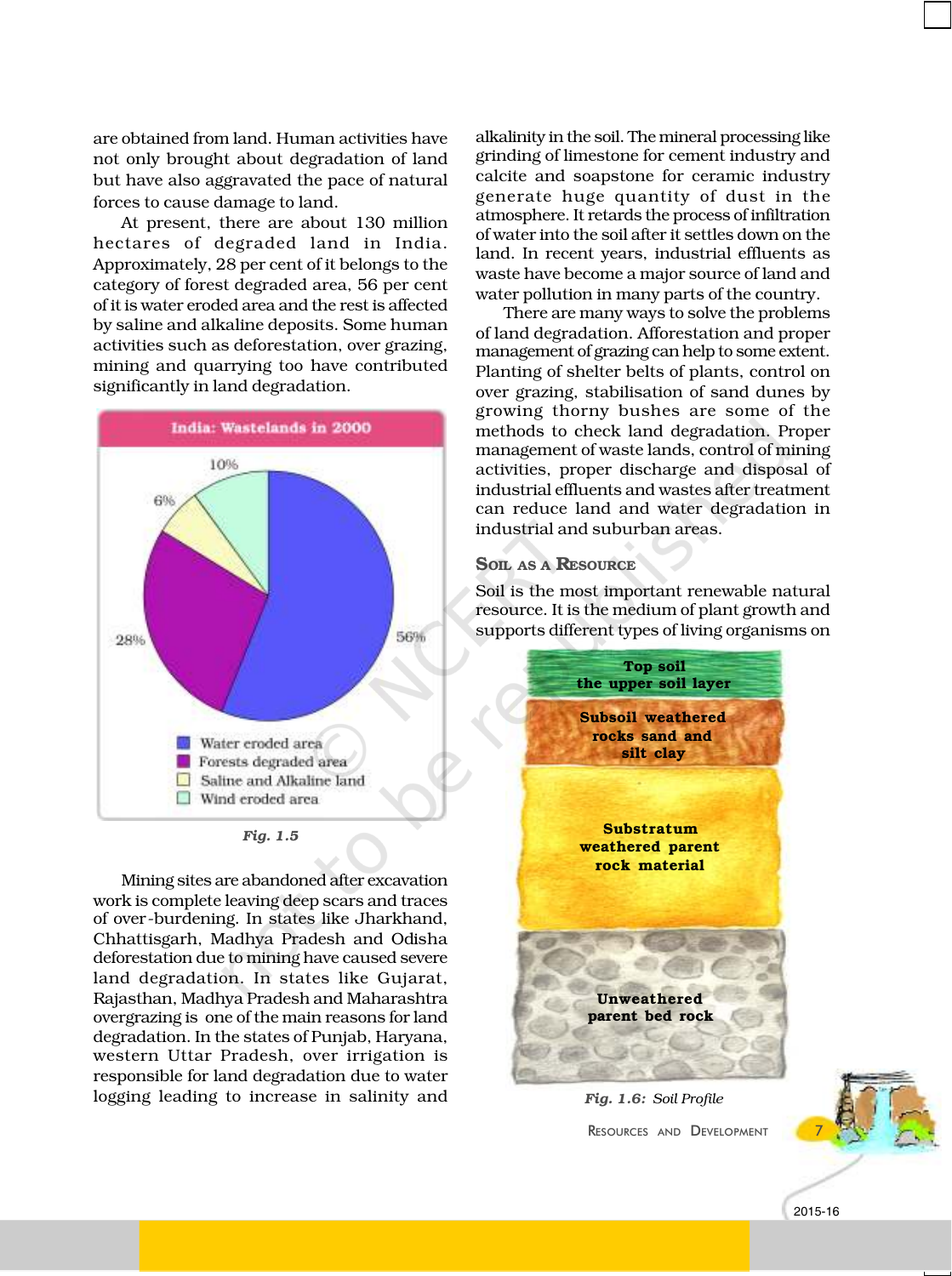the earth. The soil is a living system. It takes millions of years to form soil upto a few cm in depth. Relief, parent rock or bed rock, climate, vegetation and other forms of life and time are important factors in the formation of soil. Various forces of nature such as change in temperature, actions of running water, wind and glaciers, activities of decomposers etc. contribute to the formation of soil. Chemical and organic changes which take place in the soil are equally important. Soil also consists of organic (humus) and inorganic materials (Fig. 1.6).

On the basis of the factors responsible for soil formation, colour, thickness, texture, age, chemical and physical properties, the soils of India can be classified in different types.

## Classification of Soils

India has varied relief features, landforms, climatic realms and vegetation types. These have contributed in the development of various types of soils.

#### *Alluvial Soils*

This is the most widely spread and important soil. In fact, the entire northern plains are made of alluvial soil. These have been deposited by three important Himalayan river systems– the Indus, the Ganga and the Brahmaputra. These soils also extend in Rajasthan and Gujarat through a narrow corridor. Alluvial soil is also found in the eastern coastal plains particularly in the deltas of the Mahanadi, the Godavari, the Krishna and the Kaveri rivers.

reaches of the river valley i.e. near the place of the break of slope, the soils are coarse. Such soils are more common in piedmont plains such as **Duars**, Chos and Terai.

Apart from the size of their grains or components, soils are also described on the basis of their age. According to their age alluvial soils can be classified as old alluvial (Bangar) and new alluvial (Khadar). The bangar soil has higher concentration of *kanker* nodules than the Khadar. It has more fine particles and is more fertile than the **bangar**.

Alluvial soils as a whole are very fertile. Mostly these soils contain adequate proportion of potash, phosphoric acid and lime which are ideal for the growth of sugarcane, paddy, wheat and other cereal and pulse crops. Due to its high fertility, regions of alluvial soils are intensively cultivated and densely populated. Soils in the drier areas are more alkaline and can be productive after proper treatment and irrigation.

## *Black Soil*

These soils are black in colour and are also known as *regur* soils. Black soil is ideal for growing cotton and is also known as *black cotton soil*. It is believed that climatic condition along with the parent rock material are the important factors for the formation of black soil. This type of soil is typical of the Deccan trap (*Basalt*) region spread over northwest Deccan plateau and is made up of lava flows. They cover the plateaus of Maharashtra, Saurashtra,



*Fig. 1.7: Alluvial Soil*

The alluvial soil consists of various proportions of sand, silt and clay. As we move inlands towards the river valleys, soil particles appear some what bigger in size. In the upper



*Fig. 1.8: Black Soil*



CONTEMPORARY INDIA - II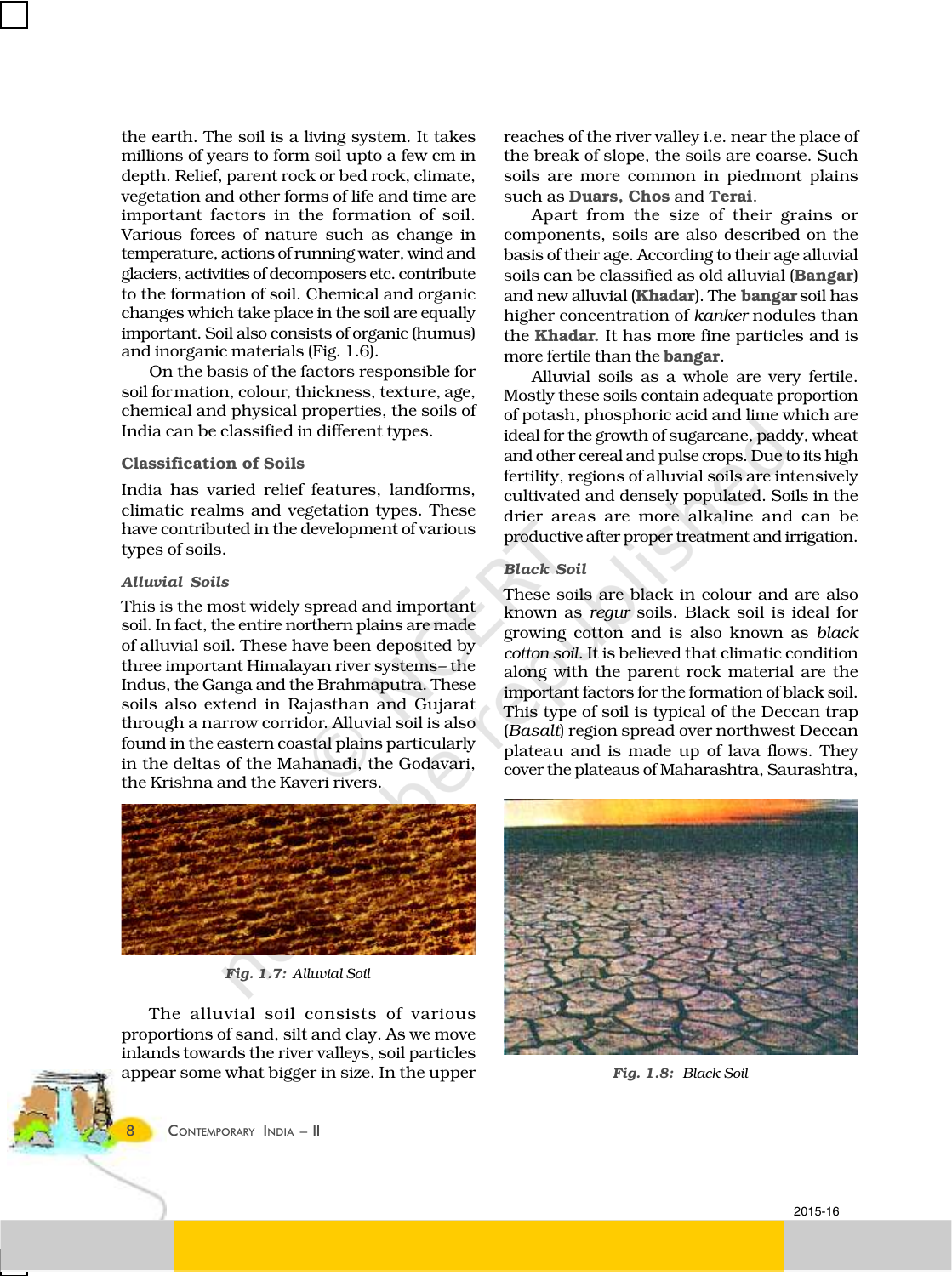

*India: Major Soil Types*

RESOURCES AND DEVELOPMENT 8



2015-16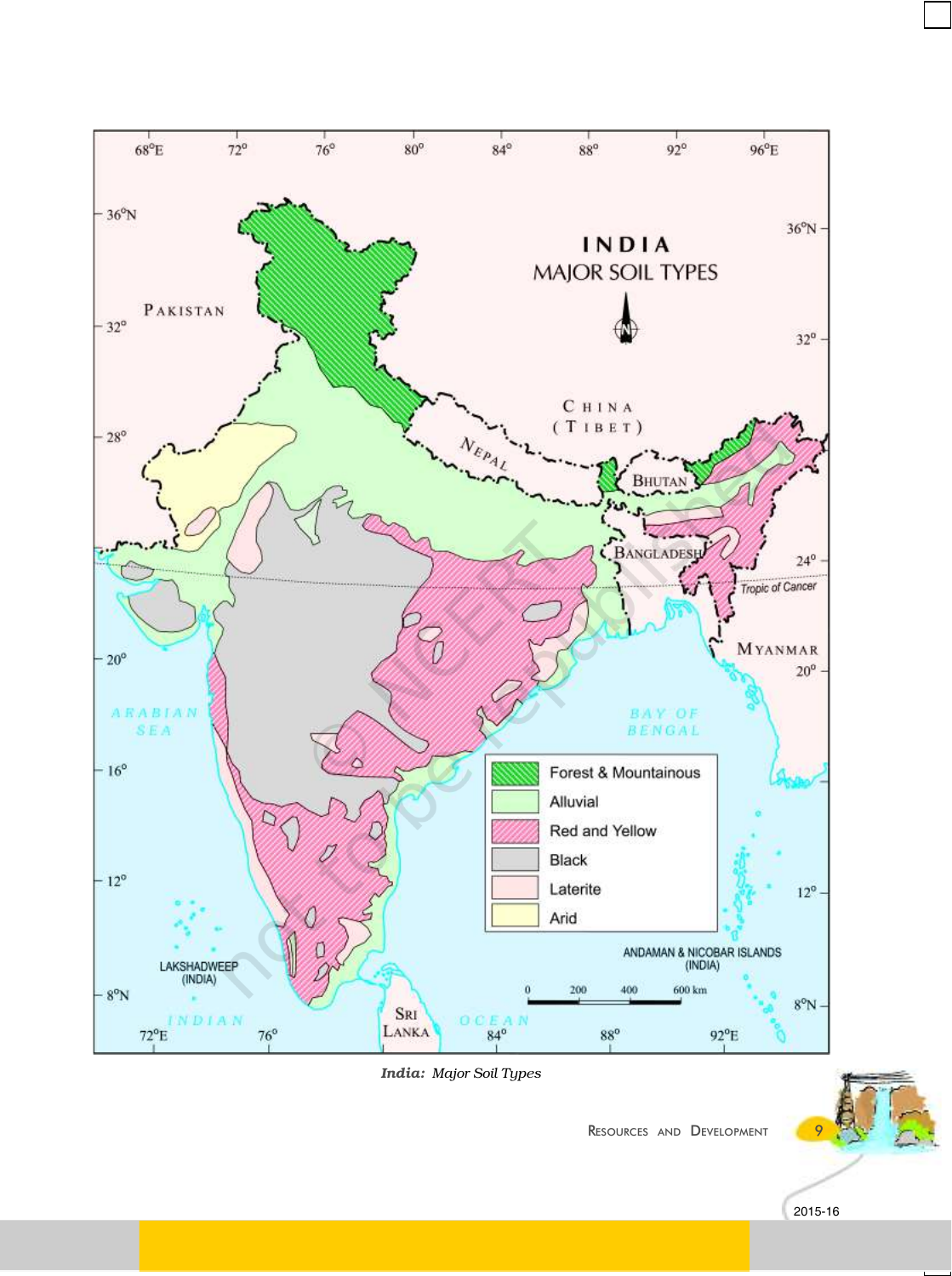Malwa, Madhya Pradesh and Chhattisgarh and extend in the south east direction along the Godavari and the Krishna valleys.

The black soils are made up of extremely fine i.e. clayey material. They are well-known for their capacity to hold moisture. In addition, they are rich in soil nutrients, such as calcium carbonate, magnesium, potash and lime. These soils are generally poor in phosphoric contents. They develop deep cracks during hot weather, which helps in the proper aeration of the soil. These soils are sticky when wet and difficult to work on unless tilled immediately after the first shower or during the pre-monsoon period.

## *Red and Yellow Soils*

Red soil develops on crystalline igneous rocks in areas of low rainfall in the eastern and southern parts of the Deccan plateau. Yelllow and red soils are also found in parts of Odisha, Chhattisgarh, southern parts of the middle Ganga plain and along the piedmont zone of the Western Ghats. These soils develop a reddish colour due to diffusion of iron in crystalline and metamorphic rocks. It looks yellow when it occurs in a hydrated form.

#### *Laterite Soil*

Laterite has been derived from the Latin word 'later' which means brick. The laterite soil develops in areas with high temperature and heavy rainfall. This is the result of intense leaching due to heavy rain. Humus content of





*Fig. 1.9: Laterite Soil*

CONTEMPORARY INDIA - II

the soil is low because most of the micro organisms, particularly the decomposers, like bacteria, get destroyed due to high temperature. Laterite soils are suitable for cultivation with adequate doses of manures and fertilizers. These soils are mainly found in Karnataka, Kerala, Tamil Nadu, Madhya Pradesh, and the hilly areas of Odisha and Assam. After adopting appropriate soil conservation techniques particularly in the hilly areas of Karnataka, Kerala and Tamil Nadu, this soil is very useful for growing tea and coffee. Red laterite soils in Tamil Nadu, Andhra Pradesh and Kerala are more suitable for crops like cashew nut.

#### *Arid Soils*

Arid soils range from red to brown in colour. They are generally sandy in texture and saline in nature. In some areas the salt content is very high and common salt is obtained by evaporating the water. Due to the dry climate, high temperature, evaporation is faster and the soil lacks humus and moisture. The lower horizons of the soil are occupied by *Kankar* because of the increasing calcium content downwards. The *Kankar* layer formations in the bottom horizons restrict the infiltration of water. After proper irrigation these soils become cultivable as has been in the case of western Rajasthan.



*Fig. 1.10: Arid Soil*

## *Forest Soils*

These soils *a*re found in the hilly and mountainous areas where sufficient rain forests are available. The soils texture varies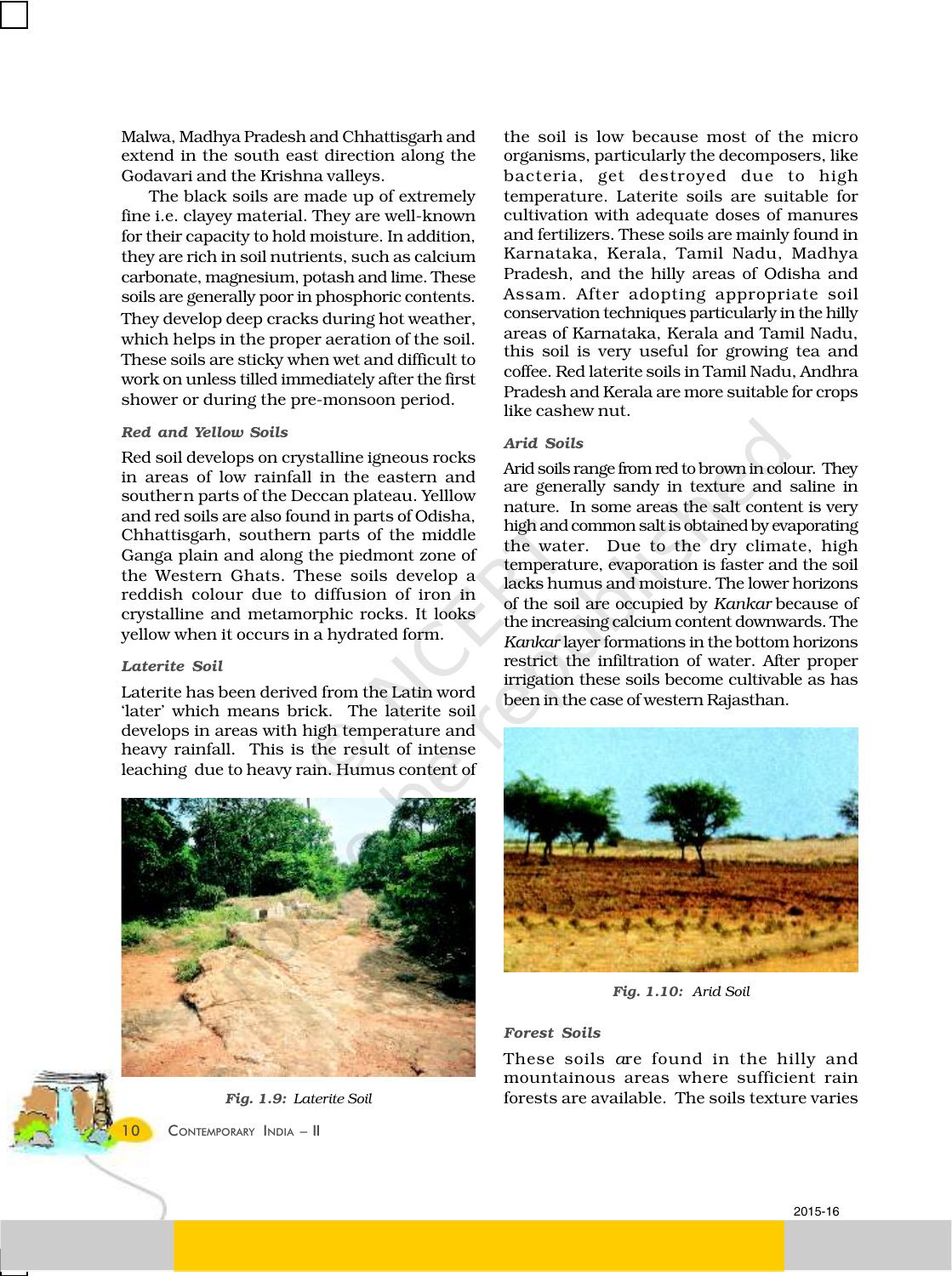according to the mountain environment where they are formed. They are loamy and silty in valley sides and coarse grained in the upper slopes. In the snow covered areas of Himalayas, these soils experience denudation and are acidic with low humus content. The soils found in the lower parts of the valleys particularly on the river terraces and alluvial fans are fertile.

# Soil Erosion and Soil Conservation

The denudation of the soil cover and subsequent washing down is described as soil erosion. The processes of soil formation and erosion, go on simultaneously and generally there is a balance between the two. Sometimes, this balance is disturbed due to human activities like deforestation, over-grazing, construction and mining etc., while natural forces like wind, glacier and water lead to soil erosion. The running water cuts through the clayey soils and makes deep channels as gullies. The land becomes unfit for cultivation and is known as bad land. In the Chambal basin such lands are called ravines. Sometimes



*Fig. 1.11: Soil Erosion*



*Fig. 1.12: Gully Erosion*

water flows as a sheet over large areas down a slope. In such cases the top soil is washed away. This is known as **sheet erosion**. Wind blows loose soil off flat or sloping land known as wind erosion. Soil erosion is also caused due to defective methods of farming. Ploughing in a wrong way i.e. up and down the slope form channels for the quick flow of water leading to soil erosion.

Ploughing along the contour lines can decelerate the flow of water down the slopes. This is called contour ploughing. Steps can be cut out on the slopes making terraces. Terrace cultivation restricts erosion. Western and central Himalayas have well developed terrace farming. Large fields can be divided into strips. Strips of grass are left to grow between the crops. This breaks up the force of the wind. This method is known as strip cropping. Planting lines of trees to create shelter also works in a similar way. Rows of such trees are called shelter belts. These shelter belts have contributed significantly to the stabilisation of sand dunes and in stabilising the desert in western India.

# **State of India's Environment**

- The village of Sukhomajri and the district of Jhabua have shown that it is possible to reverse land degradation. Tree density in Sukhomajri increased from 13 per hectare in 1976 to 1,272 per hectare in 1992;
- Regeneration of the environment leads to economic well-being, as a result of greater resource availability, improved agriculture and animal care, and

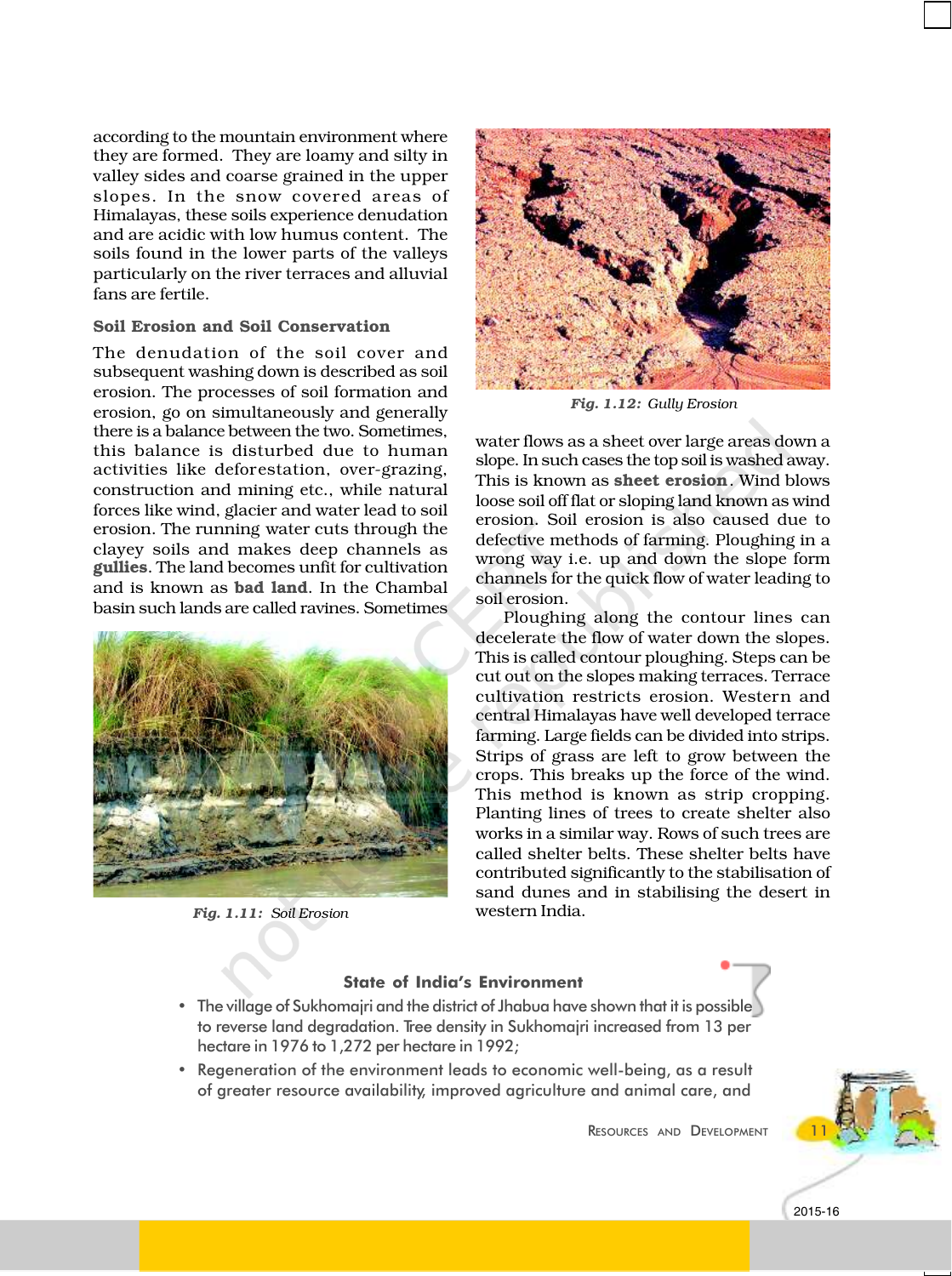consequently, increased incomes. Average annual household income in Sukhomajri ranged from Rs 10,000-15,000 between 1979 and 1984;

• People's management is essential for ecological restoration. With people being made the decision-makers by the Madhya Pradesh government, 2.9 million hectares or about 1 per cent of India's land area, are being greened across the state through watershed management.



*Source: The Citizens' Fifth Report,1999 Centre of Science and Environment (CSE), New Delhi*

## **<sup>E</sup>XERCISES EXERCISES EXERCISES EXERCISES <sup>E</sup>XERCISES**

- 1. Multiple choice questions.
	- (i) Which one of the following type of resource is iron ore?
		- (a) Renewable (c) Flow
		- (b) Biotic (d) Non-renewable
	- (ii) Under which of the following type of resource can tidal energy be put?
		- (a) Replenishable (c) Abiotic
		- (b) Human-made (d) Non-recyclable
	- (iii) Which one of the following is the main cause of land degradation in Punjab?
		- (a) Intensive cultivation (c) Over irrigation
			-
		- (b) Deforestation (d) Overgrazing
	- (iv) In which one of the following states is terrace cultivation practised?
		- (a) Punjab (c) Haryana
		- (b) Plains of Uttar Pradesh (d) Uttarakhand
	- (v) In which of the following states is black soil found?
		- (a) Jammu and Kashmir (c) Rajasthan
		- (b) Gujarat (d) Jharkhand



- 
- 
- 
-